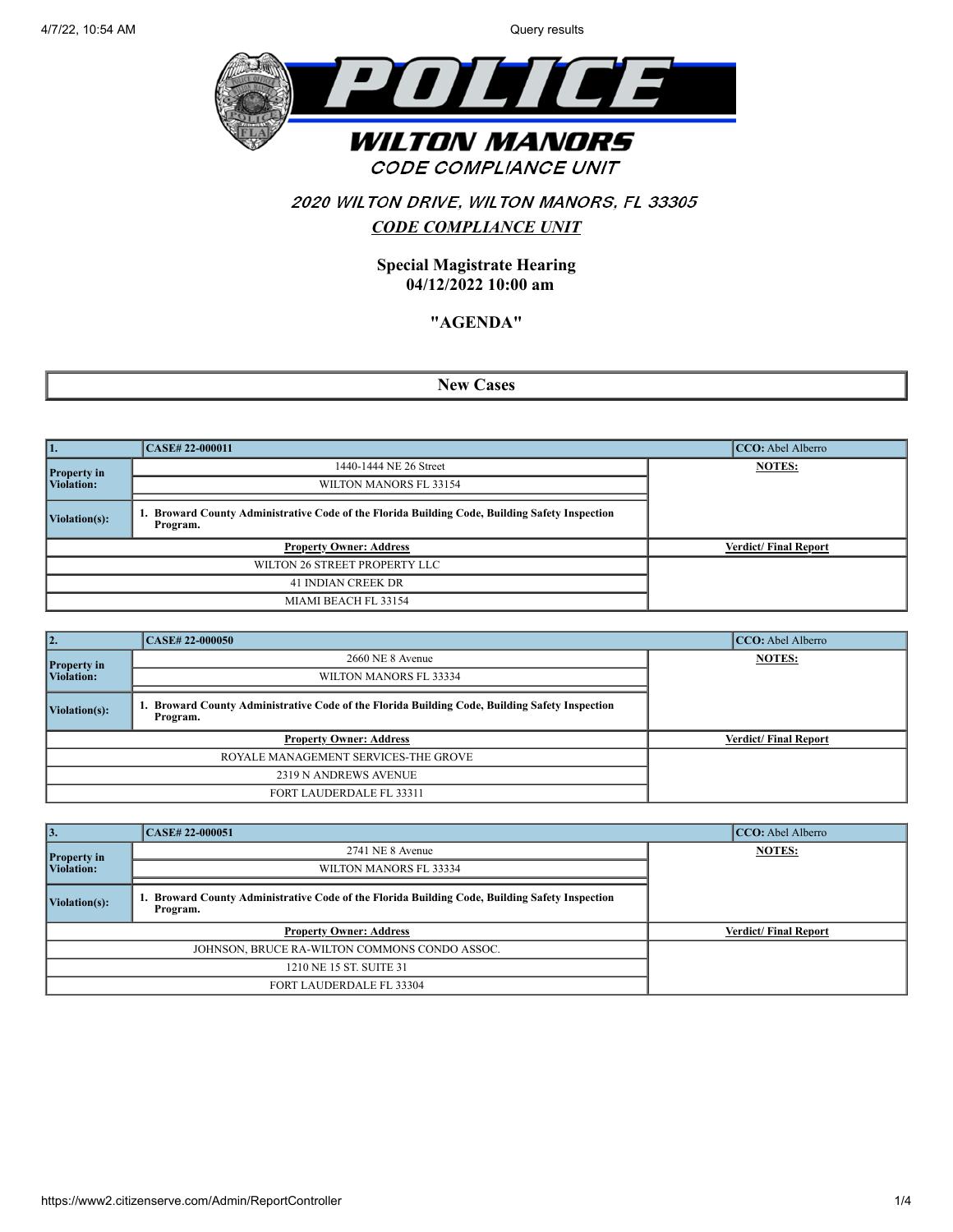4/7/22, 10:54 AM Query results

| 14.                | CASE# 22-000054                                                                                            | $CCO:$ Abel Alberro         |
|--------------------|------------------------------------------------------------------------------------------------------------|-----------------------------|
| <b>Property in</b> | 132 East OAKLAND PARK Boulevard                                                                            | <b>NOTES:</b>               |
| <b>Violation:</b>  | WILTON MANORS FL 33334                                                                                     |                             |
| Violation(s):      | 1. Broward County Administrative Code of the Florida Building Code, Building Safety Inspection<br>Program. |                             |
|                    | <b>Property Owner: Address</b>                                                                             | <b>Verdict/Final Report</b> |
|                    | <b>132 EAST OAKLAND CORP</b>                                                                               |                             |
|                    | 354 JACARANDA DR                                                                                           |                             |
|                    | JUPITER FL 33458                                                                                           |                             |

| 15.                   | <b>CASE# 22-000183</b>                                                                                  | CCO: Abel Alberro           |
|-----------------------|---------------------------------------------------------------------------------------------------------|-----------------------------|
| <b>Property</b> in    | 2008 NE 3 Avenue                                                                                        | <b>NOTES:</b>               |
| Violation:            | WILTON MANORS FL 33305                                                                                  |                             |
| $ $ Violation $(s)$ : | Broward County Administrative Code of the Florida Building Code, Building Safety Inspection<br>Program. |                             |
|                       | <b>Property Owner: Address</b>                                                                          | <b>Verdict/Final Report</b> |
|                       | 3 DOXIES & A PAPA LLC                                                                                   |                             |
|                       | 601 NW 34 ST                                                                                            |                             |
|                       | OAKLAND PARK FL 33309                                                                                   |                             |

| 6.                    | CASE# 22-000184                                                                                         | CCO: Abel Alberro           |
|-----------------------|---------------------------------------------------------------------------------------------------------|-----------------------------|
| <b>Property in</b>    | 3001 NE 6 Avenue                                                                                        | <b>NOTES:</b>               |
| Violation:            | WILTON MANORS FL 33334                                                                                  |                             |
| $\vert$ Violation(s): | Broward County Administrative Code of the Florida Building Code, Building Safety Inspection<br>Program. |                             |
|                       | <b>Property Owner: Address</b>                                                                          | <b>Verdict/Final Report</b> |
|                       | <b>BULLARD DISTRIBUTORS INC</b>                                                                         |                             |
|                       | 3001 NE 6 AVE                                                                                           |                             |
|                       | WILTON MANORS FL 33334                                                                                  |                             |

| $\overline{17}$ .  | CASE# 22-000193                                                                                         | $CCO:$ Abel Alberro         |
|--------------------|---------------------------------------------------------------------------------------------------------|-----------------------------|
| <b>Property in</b> | 542 NE 20 Street                                                                                        | <b>NOTES:</b>               |
| Violation:         | WILTON MANORS FL 333052106                                                                              |                             |
| Violation(s):      | Broward County Administrative Code of the Florida Building Code, Building Safety Inspection<br>Program. |                             |
|                    | <b>Property Owner: Address</b>                                                                          | <b>Verdict/Final Report</b> |
|                    | 542 INC                                                                                                 |                             |
|                    | 542 NE 20 ST #1-4                                                                                       |                             |
|                    | WILTON MANORS FL 33305                                                                                  |                             |

| 8.                 | <b>CASE# 22-000208</b>                                                                                  | CCO: Abel Alberro           |
|--------------------|---------------------------------------------------------------------------------------------------------|-----------------------------|
| <b>Property in</b> | 3049 NW 9 Avenue                                                                                        | <b>NOTES:</b>               |
| Violation:         | WILTON MANORS FL 33311                                                                                  |                             |
| Violation(s):      | Broward County Administrative Code of the Florida Building Code, Building Safety Inspection<br>Program. |                             |
|                    | <b>Property Owner: Address</b>                                                                          | <b>Verdict/Final Report</b> |
|                    | TARDIS CAPITAL INVESTMENTS LLC                                                                          |                             |
|                    | 915 MIDDLE RIVER DR #518                                                                                |                             |
|                    | FORT LAUDERDALE FL 33304                                                                                |                             |

| 9.                 | <b>CASE#22-000209</b>                                                                                      | $CCO:$ Abel Alberro         |
|--------------------|------------------------------------------------------------------------------------------------------------|-----------------------------|
| <b>Property in</b> | 3071 NW 9 Avenue                                                                                           | <b>NOTES:</b>               |
| Violation:         | WILTON MANORS FL 33311                                                                                     |                             |
| Violation(s):      | 1. Broward County Administrative Code of the Florida Building Code, Building Safety Inspection<br>Program. |                             |
|                    | <b>Property Owner: Address</b>                                                                             | <b>Verdict/Final Report</b> |
|                    | WILTON CREST LLC                                                                                           |                             |
|                    | 3741 VERNON BLVD                                                                                           |                             |
|                    | LONG ISLAND NY 11101                                                                                       |                             |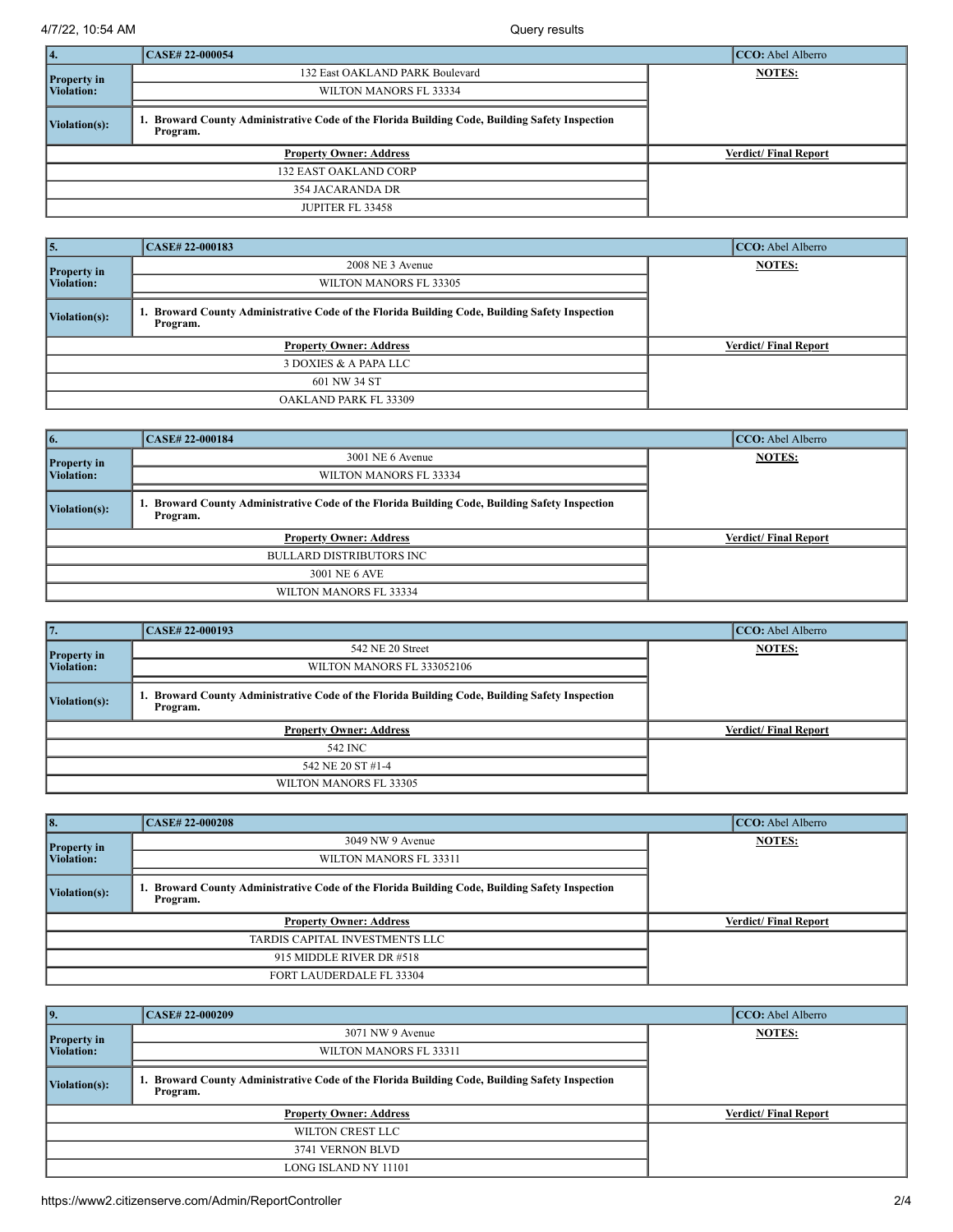| 10.                | <b>CASE# 22-000210</b>                                                                                    | CCO: Abel Alberro           |
|--------------------|-----------------------------------------------------------------------------------------------------------|-----------------------------|
| <b>Property in</b> | 125 NW 25 Street                                                                                          | <b>NOTES:</b>               |
| Violation:         | WILTON MANORS FL 33311                                                                                    |                             |
| Violation(s):      | . Broward County Administrative Code of the Florida Building Code, Building Safety Inspection<br>Program. |                             |
|                    | <b>Property Owner: Address</b>                                                                            | <b>Verdict/Final Report</b> |
|                    | REDEVELOP PARTNERS LLC                                                                                    |                             |
|                    | 1835 E HALLANDALE BCH BLVD #165                                                                           |                             |
|                    | <b>HALLANDALE BEACH FL 33009</b>                                                                          |                             |

| 11.                | CASE# 22-000212                                                                                         | CCO: Abel Alberro           |
|--------------------|---------------------------------------------------------------------------------------------------------|-----------------------------|
| <b>Property</b> in | 409 NW 25 Street                                                                                        | <b>NOTES:</b>               |
| Violation:         | WILTON MANORS FL 33311                                                                                  |                             |
| Violation(s):      | Broward County Administrative Code of the Florida Building Code, Building Safety Inspection<br>Program. |                             |
|                    | <b>Property Owner: Address</b>                                                                          | <b>Verdict/Final Report</b> |
|                    | WILTON WEST LLC                                                                                         |                             |
|                    | 1881 NE 26 ST #212                                                                                      |                             |
|                    | WILTON MANORS FL 33305                                                                                  |                             |

| 12.                | CASE# 22-000215                                                                                         | CCO: Abel Alberro           |
|--------------------|---------------------------------------------------------------------------------------------------------|-----------------------------|
| <b>Property in</b> | 2001 North ANDREWS Avenue                                                                               | <b>NOTES:</b>               |
| Violation:         | WILTON MANORS FL 333113918                                                                              |                             |
| Violation(s):      | Broward County Administrative Code of the Florida Building Code, Building Safety Inspection<br>Program. |                             |
|                    | <b>Property Owner: Address</b>                                                                          | <b>Verdict/Final Report</b> |
|                    | ST NICHOLAS RUSSIAN ORTHODOX GREEK CATHOLIC CH OF FT LAUD INC                                           |                             |
|                    | 2001 N ANDREWS AVE                                                                                      |                             |
|                    | WILTON MANORS FL 33311                                                                                  |                             |

| $\vert$ 13.                      | CASE# 22-000216                                                                                         | CCO: Abel Alberro           |
|----------------------------------|---------------------------------------------------------------------------------------------------------|-----------------------------|
| <b>Property in</b><br>Violation: | 2425 North ANDREWS Avenue                                                                               | <b>NOTES:</b>               |
|                                  | WILTON MANORS FL 333113916                                                                              |                             |
| $\vert$ Violation(s):            | Broward County Administrative Code of the Florida Building Code, Building Safety Inspection<br>Program. |                             |
|                                  | <b>Property Owner: Address</b>                                                                          | <b>Verdict/Final Report</b> |
|                                  | <b>HAMILL &amp; HAMILL PARTNERSHIP</b>                                                                  |                             |
|                                  | 2425 N ANDREWS AVE                                                                                      |                             |
|                                  | WILTON MANORS FL 33311                                                                                  |                             |

| $\vert$ 14.                      | CASE# 22-000217                                                                                         | CCO: Abel Alberro           |
|----------------------------------|---------------------------------------------------------------------------------------------------------|-----------------------------|
| <b>Property in</b><br>Violation: | 2605 North ANDREWS Avenue                                                                               | <b>NOTES:</b>               |
|                                  | WILTON MANORS FL 33311                                                                                  |                             |
| $\vert$ Violation(s):            | Broward County Administrative Code of the Florida Building Code, Building Safety Inspection<br>Program. |                             |
|                                  | <b>Property Owner: Address</b>                                                                          | <b>Verdict/Final Report</b> |
|                                  | BEARD, JOE H & BEARD, PATRICIA                                                                          |                             |
|                                  | 2516 NW 3RD AVE                                                                                         |                             |
|                                  | WILTON MANORS FL 33311                                                                                  |                             |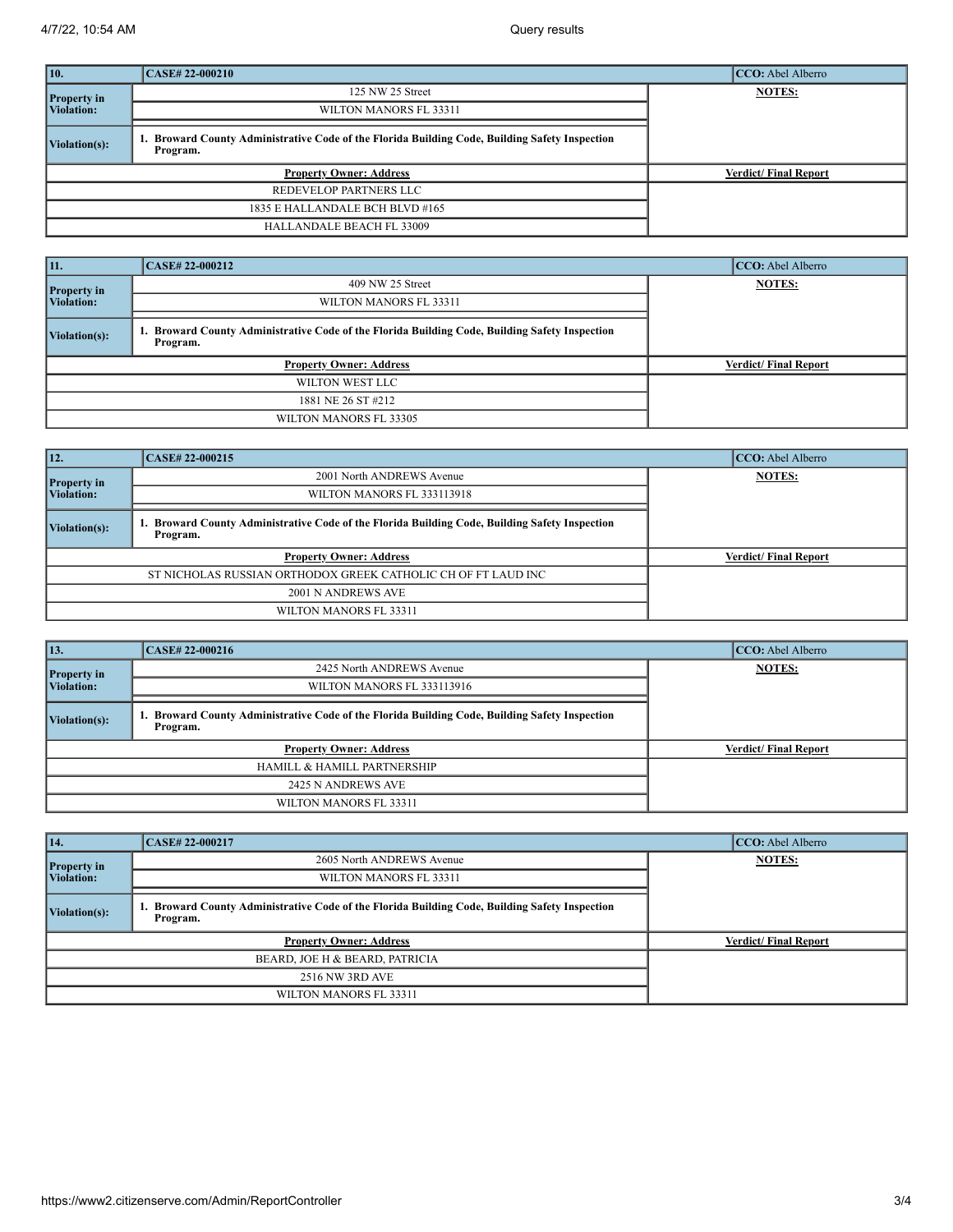4/7/22, 10:54 AM Query results

| $\vert$ 15.        | <b>CASE#22-000218</b>                                                                                   | $CCO:$ Abel Alberro         |
|--------------------|---------------------------------------------------------------------------------------------------------|-----------------------------|
| <b>Property in</b> | 2701 North ANDREWS Avenue                                                                               | <b>NOTES:</b>               |
| <b>Violation:</b>  | WILTON MANORS FL 33311                                                                                  |                             |
| Violation(s):      | Broward County Administrative Code of the Florida Building Code, Building Safety Inspection<br>Program. |                             |
|                    | <b>Property Owner: Address</b>                                                                          | <b>Verdict/Final Report</b> |
|                    | ANDREWS AVE RETAIL LLC                                                                                  |                             |
|                    | 3050 BISCAYNE BLVD STE 503                                                                              |                             |
|                    | <b>MIAMI FL 33137</b>                                                                                   |                             |

| 16.                        | CASE# 22-000219                                                                                         | CCO: Abel Alberro           |
|----------------------------|---------------------------------------------------------------------------------------------------------|-----------------------------|
| <b>Property in</b>         | 2727 North ANDREWS Avenue                                                                               | <b>NOTES:</b>               |
| Violation:                 | WILTON MANORS FL 33311                                                                                  |                             |
| $\vert$ Violation(s):      | Broward County Administrative Code of the Florida Building Code, Building Safety Inspection<br>Program. |                             |
|                            | <b>Property Owner: Address</b>                                                                          | <b>Verdict/Final Report</b> |
| ANDREWS AVE APARTMENTS LLC |                                                                                                         |                             |
| 3050 BISCAYNE BLVD STE 503 |                                                                                                         |                             |
|                            | <b>MIAMI FL 33137</b>                                                                                   |                             |

| 17.                              | CASE# 22-000233                                                                                         | CCO: Abel Alberro           |
|----------------------------------|---------------------------------------------------------------------------------------------------------|-----------------------------|
| <b>Property in</b><br>Violation: | 2764-2778 North DIXIE HWY                                                                               | <b>NOTES:</b>               |
|                                  | WILTON MANORS FL 33334                                                                                  |                             |
| Violation(s):                    | Broward County Administrative Code of the Florida Building Code, Building Safety Inspection<br>Program. |                             |
|                                  | <b>Property Owner: Address</b>                                                                          | <b>Verdict/Final Report</b> |
|                                  | LUO LTD                                                                                                 |                             |
|                                  | <b>1600 W LAKE DR</b>                                                                                   |                             |
|                                  | FORT LAUDERDALE FL 33316                                                                                |                             |

| 18.                              | CASE# 22-000247                                                                                         | CCO: Abel Alberro           |
|----------------------------------|---------------------------------------------------------------------------------------------------------|-----------------------------|
| <b>Property in</b><br>Violation: | 2450 NE 15 Avenue                                                                                       | <b>NOTES:</b>               |
|                                  | WILTON MANORS FL 33305                                                                                  |                             |
| Violation(s):                    | Broward County Administrative Code of the Florida Building Code, Building Safety Inspection<br>Program. |                             |
|                                  | <b>Property Owner: Address</b>                                                                          | <b>Verdict/Final Report</b> |
|                                  | DOWNS, JOHN C., CPA                                                                                     |                             |
|                                  | 1881 N UNIVERSITY DRIVE STE 107                                                                         |                             |
|                                  | <b>CORAL SPRINGS FL 33071</b>                                                                           |                             |

| 19.                | CASE# 22-000251                                                                                         | $CCO:$ Abel Alberro         |
|--------------------|---------------------------------------------------------------------------------------------------------|-----------------------------|
| <b>Property in</b> | 1901 North ANDREWS Avenue                                                                               | <b>NOTES:</b>               |
| Violation:         | WILTON MANORS FL 33311                                                                                  |                             |
| Violation(s):      | Broward County Administrative Code of the Florida Building Code, Building Safety Inspection<br>Program. |                             |
|                    | <b>Property Owner: Address</b>                                                                          | <b>Verdict/Final Report</b> |
|                    | TMG PROPERTY MANAGEMENT                                                                                 |                             |
|                    | 5310 NW 33RD AVE SUITE 201                                                                              |                             |
|                    | FORT LAUDERDALE FL 33309                                                                                |                             |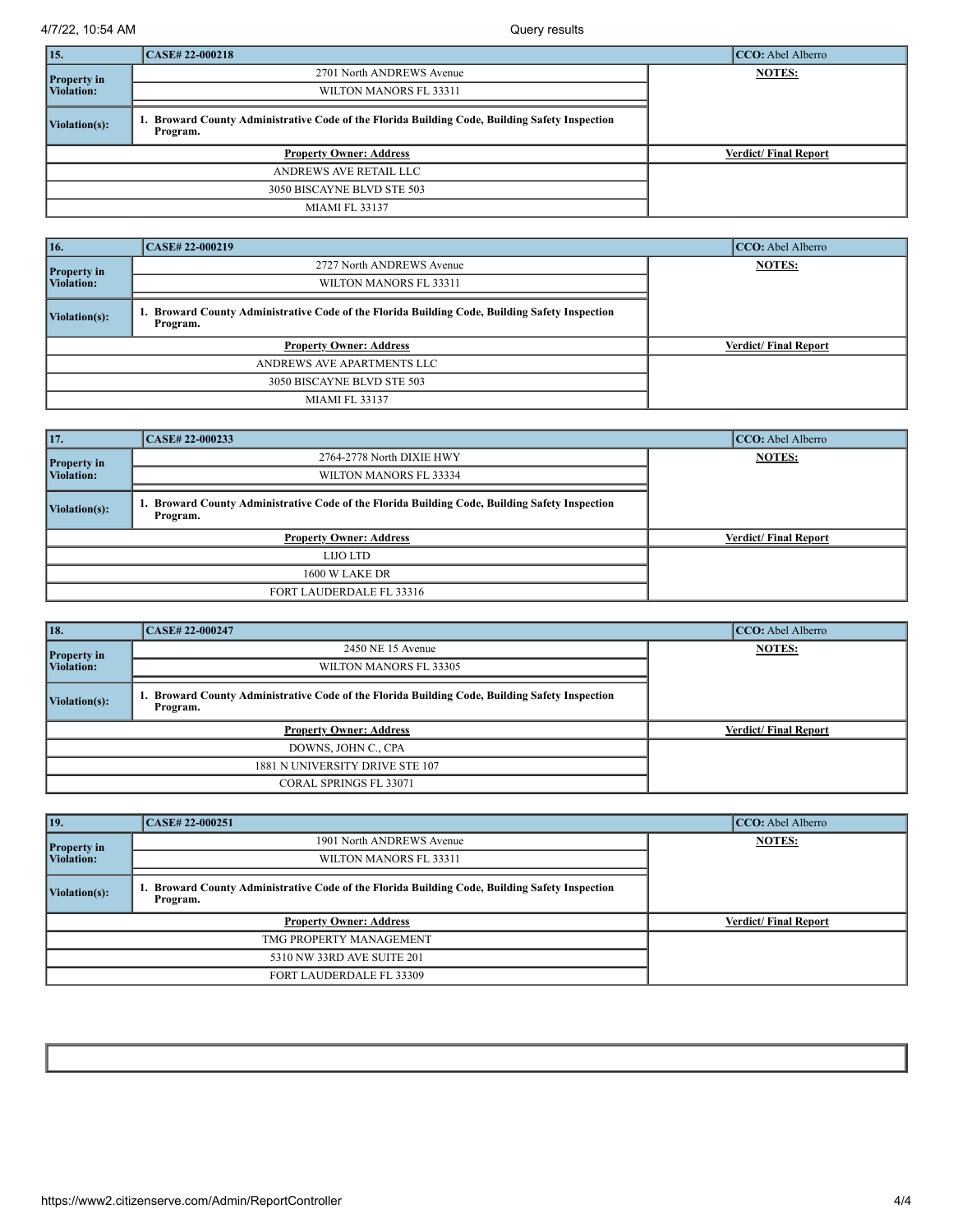

# **VIRTUAL HEARING ACCESS INSTRUCTIONS**

SPECIAL MAGISTRATE HEARING

Notice is hereby given that the Special Magistrate Hearing will be conducted via a virtual meeting utilizing communications media technology ("CMT") in accordance with City of Wilton Manors Ordinance No. 2020-11 and City of Wilton Manors Emergency Order 2020-05 dated April 24, 2020, as amended by Emergency Orders 2020-12 and 2020-16 related to conducting local government public meetings while under the health emergency related to the spread of Novel Coronavirus Disease 2019 (COVID-19). City Hall is closed to the public.

ALLEGED VIOLATORS, PROPERTY REPRESENTATIVES, WITNESSES, AND PUBLIC ACCESS TO THIS VIRTUAL HEARING CAN BE ACCOMPLISHED AS FOLLOWS: - Join Hearing by live stream Zoom Video Communications (instructions listed below)

Any member of the public wishing to comment publicly on any matter may participate by: - Submitting Public Comment via email: PRIOR to the start of the hearing, submit comments by email to dsmith@wmpd.org. Please include your name and address in the email. All comments submitted by email comment length shall be, if read orally, three (3) minutes or less. Public Comment received by 1:30pm prior to the start of the hearing will be read into the record by Special Magistrate Clerk Denise Smith. All other comments submitted by email prior to the start of the hearing shall be made a part of the public record.

- Participating in Hearing: Log-in to Zoom via browser, app or phone. At the beginning of the Hearing, Public Comment may be made by using the Raise Hand feature to be called on. Raise Hand feature can be activated by selecting the icon. After Public Comments, Individuals present for each case will be called on in the order of that the Raise Hand feature is activated. If you are on app on phone, the Raise Your Hand icon is on the bottom of your screen. If you are on a tablet, icon is on the top right of your screen. If you are on a PC or laptop, icon is on the bottom of the screen. If you are calling in to the hearing, Dial \*9.

# OPTION FOR PARTICIPATING, VIEWING AND LISTENING TO THE HEARING

# Through Zoom Technology

### Instructions for Attendees

Please click the link below to join the webinar: https://wiltonmanors.zoom.us/j/98881178163 Or iPhone one-tap: US: +13017158592,,98881178163# or +13126266799,,98881178163# Or Telephone: